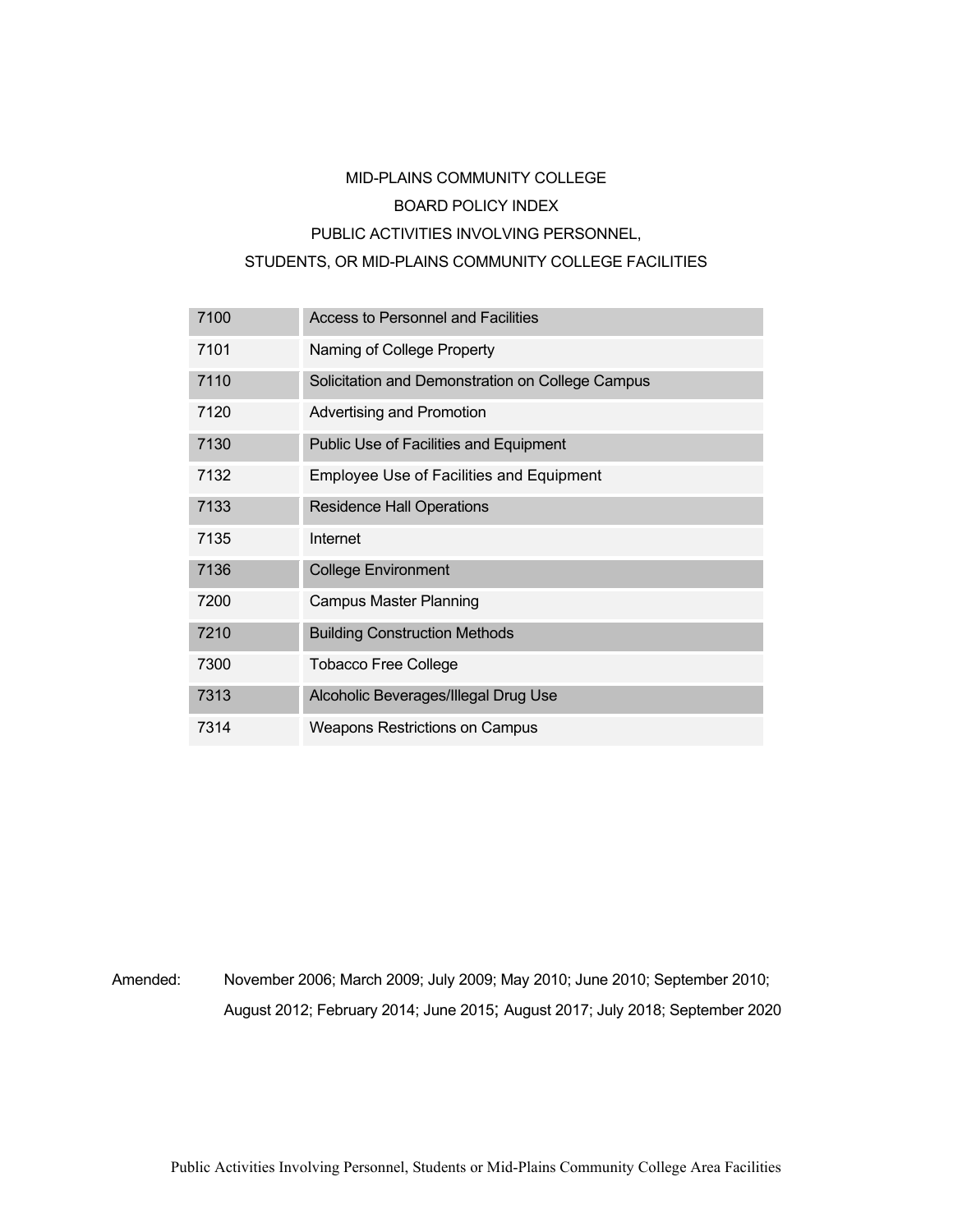# PUBLIC ACTIVITIES INVOLVING PERSONNEL, STUDENTS, OR MID-PLAINS COMMUNITY COLLEGE FACILITIES Access to Personnel and Facilities

Access to Mid-Plains Community College (MPCC) Personnel and Students or use of MPCC facilities and equipment by the public shall be restricted as provided in this policy manual and corresponding administrative procedures.

Amended: March 2001; March 2012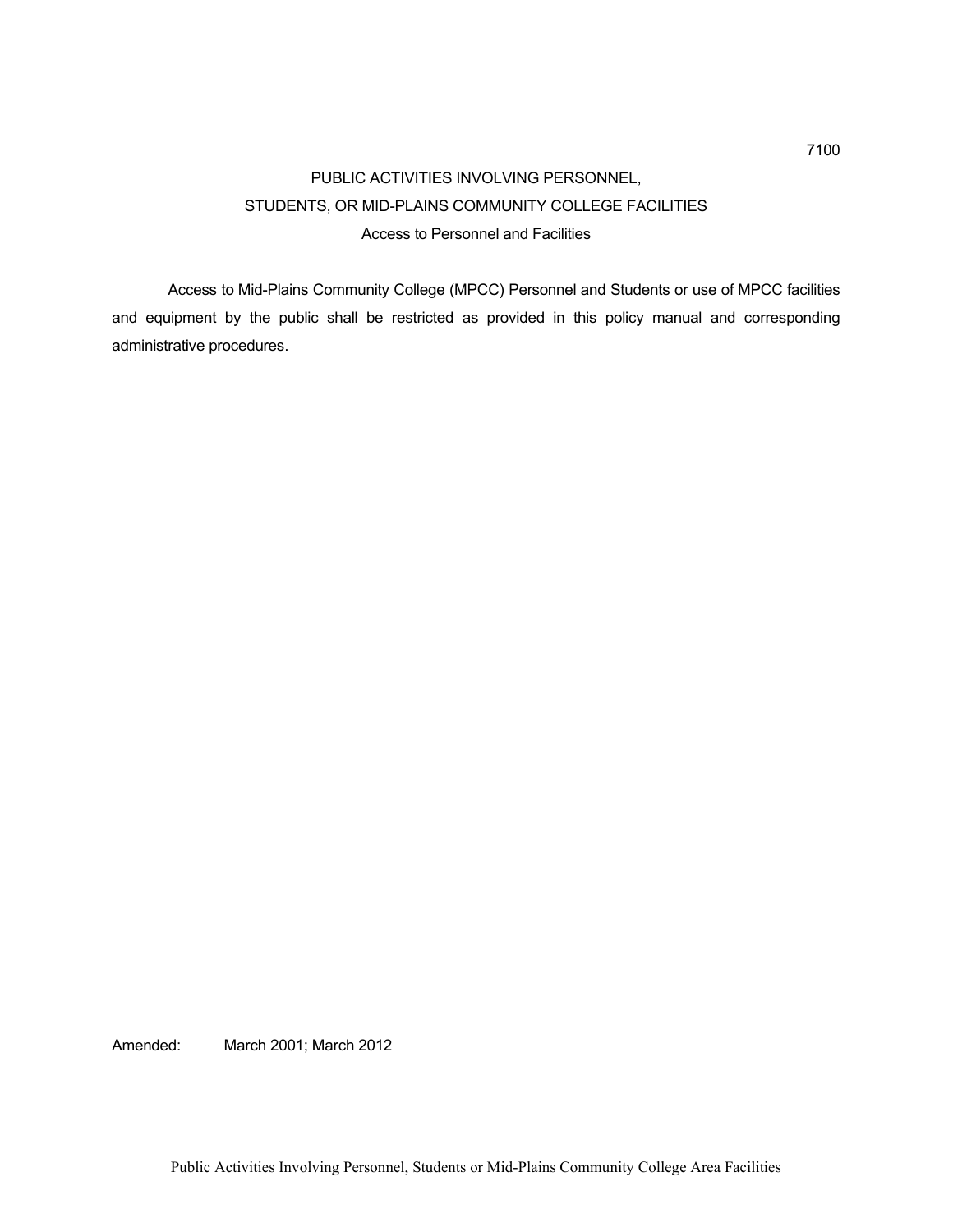# PUBLIC ACTIVITIES INVOLVING PERSONNEL, STUDENTS, OR MID-PLAINS COMMUNITY COLLEGE FACILITIES Naming of College Property

The purpose of this policy is to establish the authority for naming facilities of the Mid-Plains Community College (MPCC).

### 1. Definitions

- a. Use-Related. The term "use-related" describes names given to facilities which are based solely upon the use of the named facility; for example the music room or the theater.
- b. Building Identification. The name used to designate a particular facility for the purpose of specifically identifying such facility to all members of the College community and to the general public; for example, McMillen Hall.
- c. Physical Features. Any structure or space owned by the College for the performance of its programs and related activities. This definition will include a new, existing, or leased building, a wing of a building, a room or cluster of rooms, or other significant features such as a fountain, monument, plaza, garden, landscaped area, or street.
- 2. Authority for Naming Facilities
	- a. The use-related naming of a campus facility shall be approved by the College President.
	- b. The naming of a building, room, or any other feature or facility in honor of an individual, a family, a group, or organization shall be approved by the Board of Governors upon the recommendation of the College President.
	- c. The use-related naming of physical features not listed above shall be approved by the College President.
- 3. Criteria for Naming Facilities
	- a. A facility may be named for an individual, family, group, or organization that has provided or meets one or more of the following criteria:
		- 1) Extraordinary support or service to the College by a college employee or any other individual or organization.
		- 2) Significant financial contributions toward the construction of a facility, an endowment for maintenance and operating costs of a facility, or other program or activity of MPCC.
	- b. Except for donors qualifying under 3.a.2, a facility shall not be named for persons who are currently employed by the college or who are elected officials currently in office.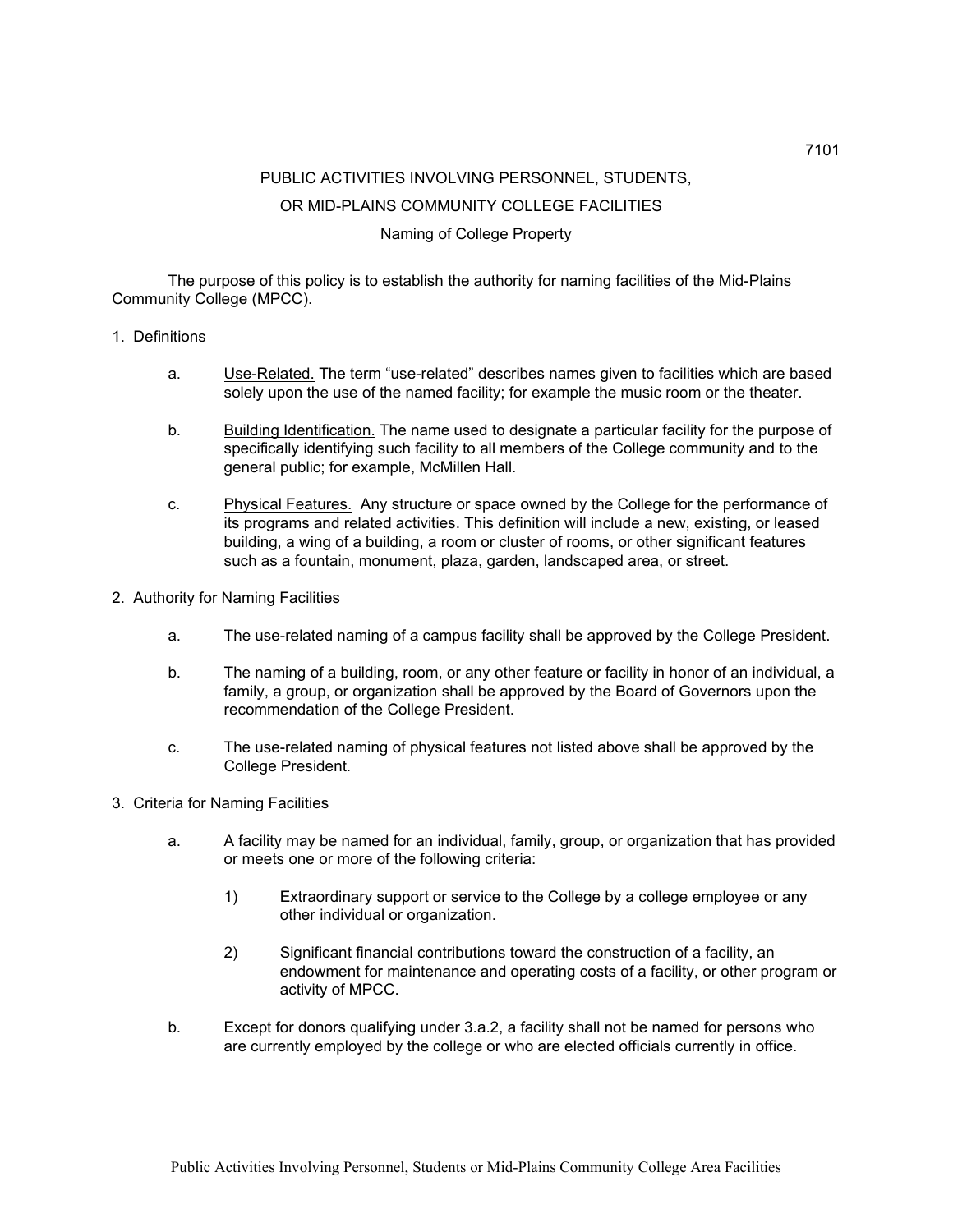- 4. Procedures for Naming Facilities
	- a. The President shall establish procedures to be used in the naming of facilities.
	- b. The President shall establish College-wide procedures for implementing this policy.
	- c. In the event of a specific project for the construction of facility, the President may develop a Naming Opportunities Donor Recognition Criteria List which will be specific to that project and which shall be approved by the Board of Governors upon recommendation of the President.
- 5. Prior Procedures and Facility Names
	- a. Facility names in existence at the time of the adoption of this policy shall remain in effect until a name change is proposed.

Amended: November 2006; August 2012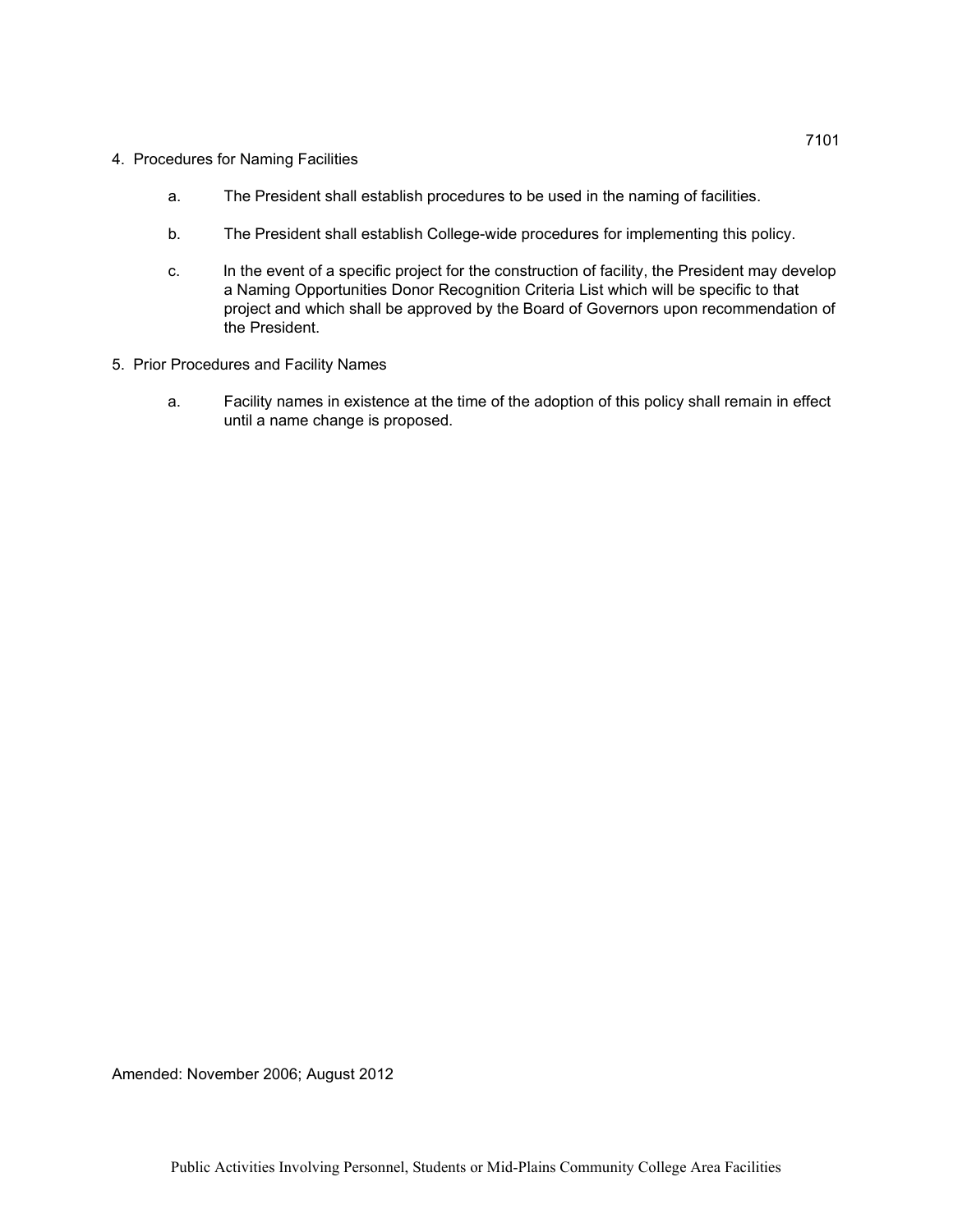### STUDENTS, OR MID-PLAINS COMMUNITY COLLEGE FACILITIES

### Solicitation and Demonstration on College Campus

Mid-Plains Community College (MPCC) recognizes and appreciates the rights of all individuals to participate in the exercise of the freedoms and privileges afforded to them as free citizens. MPCC also has an obligation to balance the rights of individuals with the role and mission of the college which is primarily to provide educational opportunities. Therefore, certain guidelines must be established to assure that the exercise of rights and privileges does not interfere with the educational opportunities of employees and students of the college. In order to achieve this balance, the following rules and regulations apply to any person or organization seeking to conduct any activity on MPCC property.

No person may materially disrupt activities conducted within the context of MPCC's mission. MPCC may reasonably regulate the time, place and manner of expression, in accordance with the law, in order to ensure that the ordinary activities of MPCC are not disrupted.

Spaces such as classrooms, labs, or offices are not freely open to the public. There are, however, spaces on MPCC's campuses that may be opened to both members of MPCC's community and the public for a variety of purposes, including speech and expression. MPCC has designated various areas on each of its campuses as a Designated Public Forum. Reasonable time, place, and manner restrictions may be implemented in a viewpoint or content-neutral application.

The following is a list of suggested Designated Public Forum space on each campus. Any deviations from this would need to be approved by the President or designee.

McCook – The grass area North of McMillen Hall.

North Platte South – The grass area North of McDonald-Belton Building and West of the outdoor student pavilion.

North Platte North – The grass area West of the flag pole and front main drive entrances of WW Wood.

Community Campuses – Spaces to be determined by Campus Administrator and President or designee.

No person or organization may sell or attempt to sell any product within any building owned or operated by MPCC, or within 50 feet of any entrance to any building owned or operated by MPCC, provided that this restriction shall not apply to a student acting within the confines of that student's residence hall room.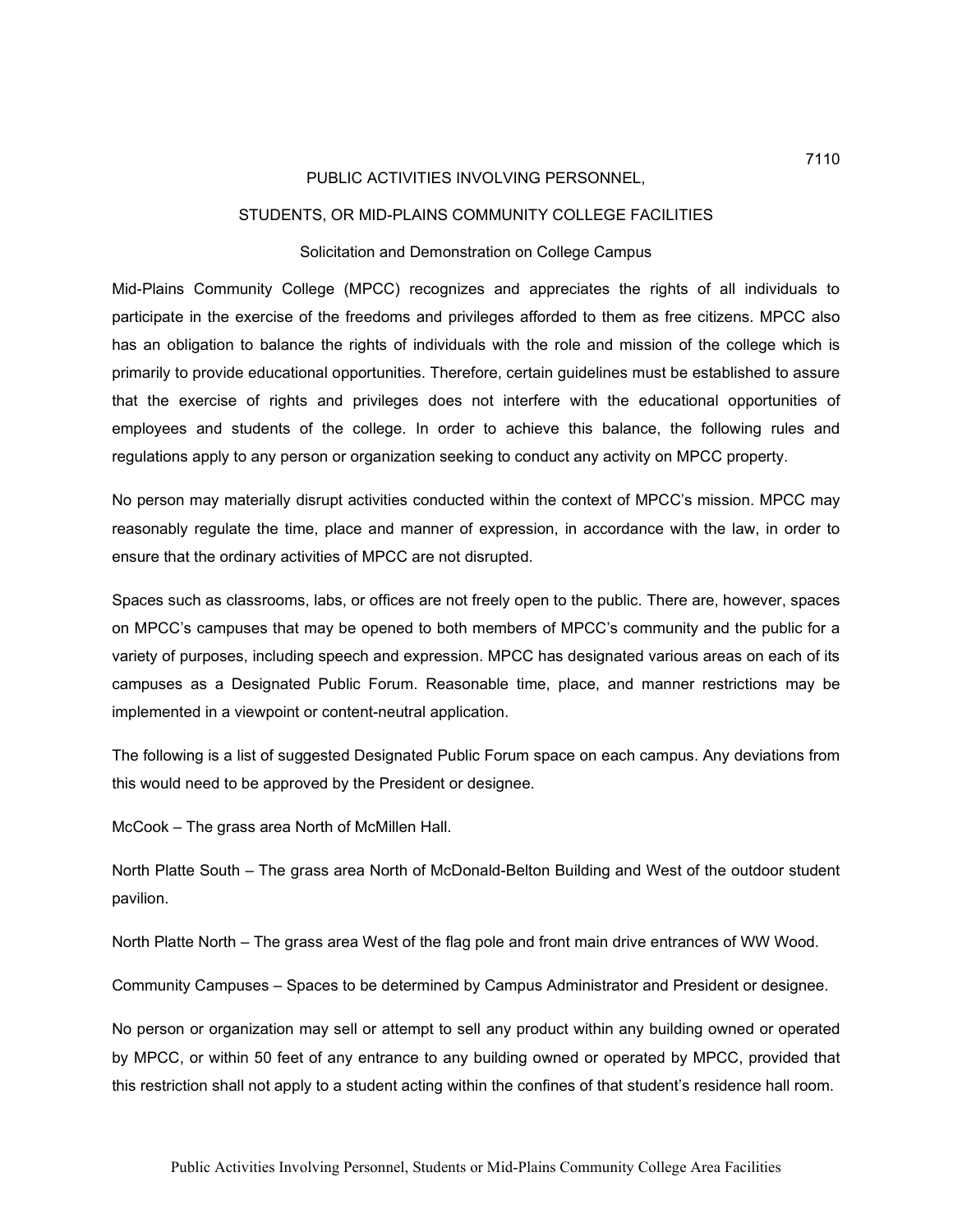The provisions of this paragraph shall not apply to any organization that is sponsored by or affiliated with MPCC, so long as the MPCC President or designee has given written approval for such solicitation. All students and student organization activities must register with Student Life 24 hours in advance to ensure that Designated Public Forums are available to be reserved, as long as the MPCC President or designee has given written approval for such solicitation.

Nothing in this policy shall prohibit any person or organization from making use of MPCC facilities under the same terms and conditions as such facilities are available to the general public pursuant to MPCC policies and procedures.

MPCC administration reserves the right to limit the activities of any person or organization using MPCC facilities if, in the sole discretion of MPCC administration, such activity is interfering with the role and mission of MPCC or is otherwise causing MPCC students and employees to feel that their ability to work or study is being disrupted or interfered with in any way in accordance with law.

Any person or organization may request a waiver of this policy from the appropriate Vice-President for a specified period of time. Such waiver may be granted if the requested activity does not interfere with the role and mission of MPCC.

Amended: November 2006; March 2012; February 2014, September 2020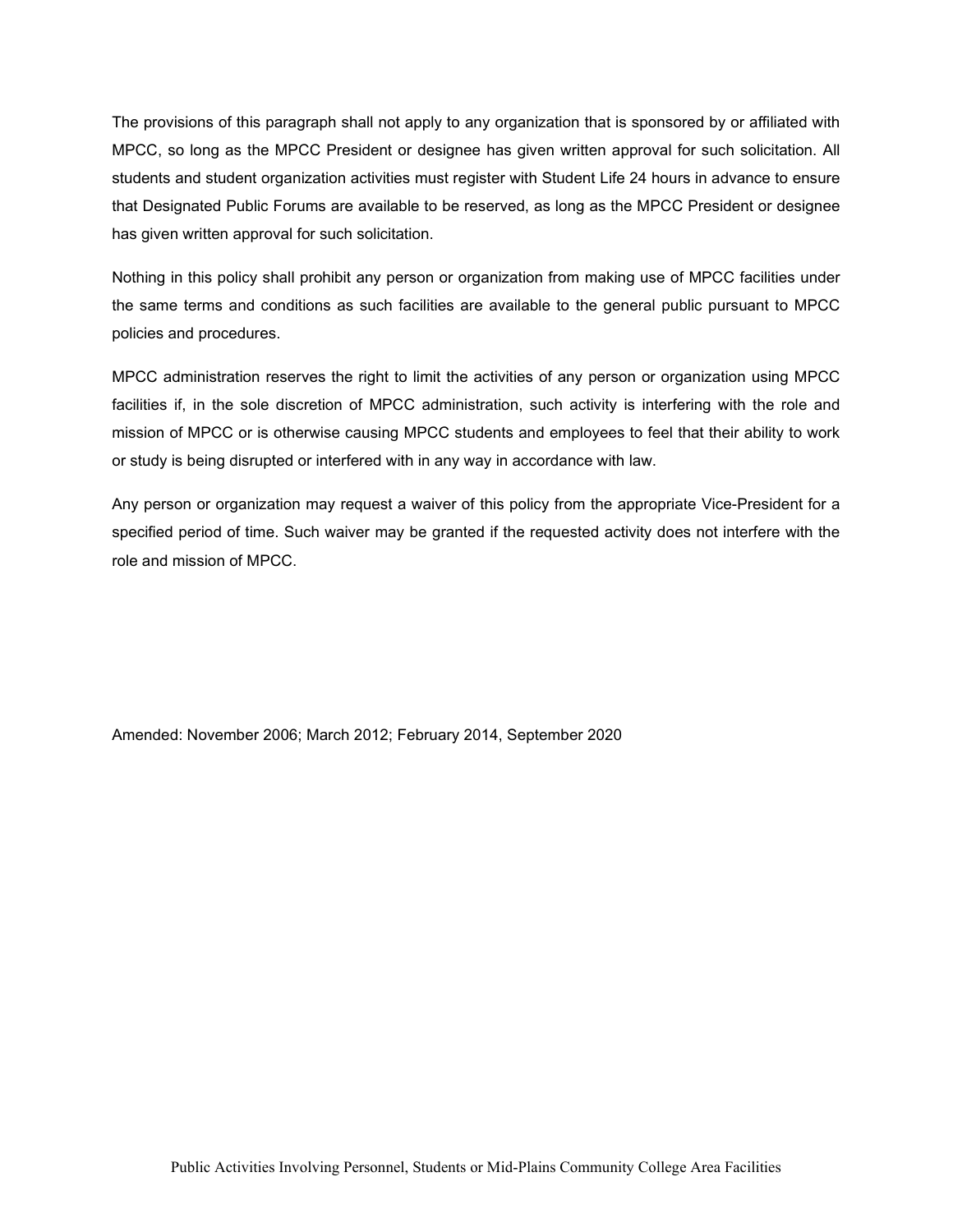# PUBLIC ACTIVITIES INVOLVING PERSONNEL, STUDENTS, OR MID-PLAINS COMMUNITY COLLEGE FACILITIES Advertising and Promotion

No commercial advertising or promotional materials shall be distributed or displayed on Mid-Plains Community College property without the written approval of the appropriate Vice-President.

Amended: March 2001; March 2012; August 2017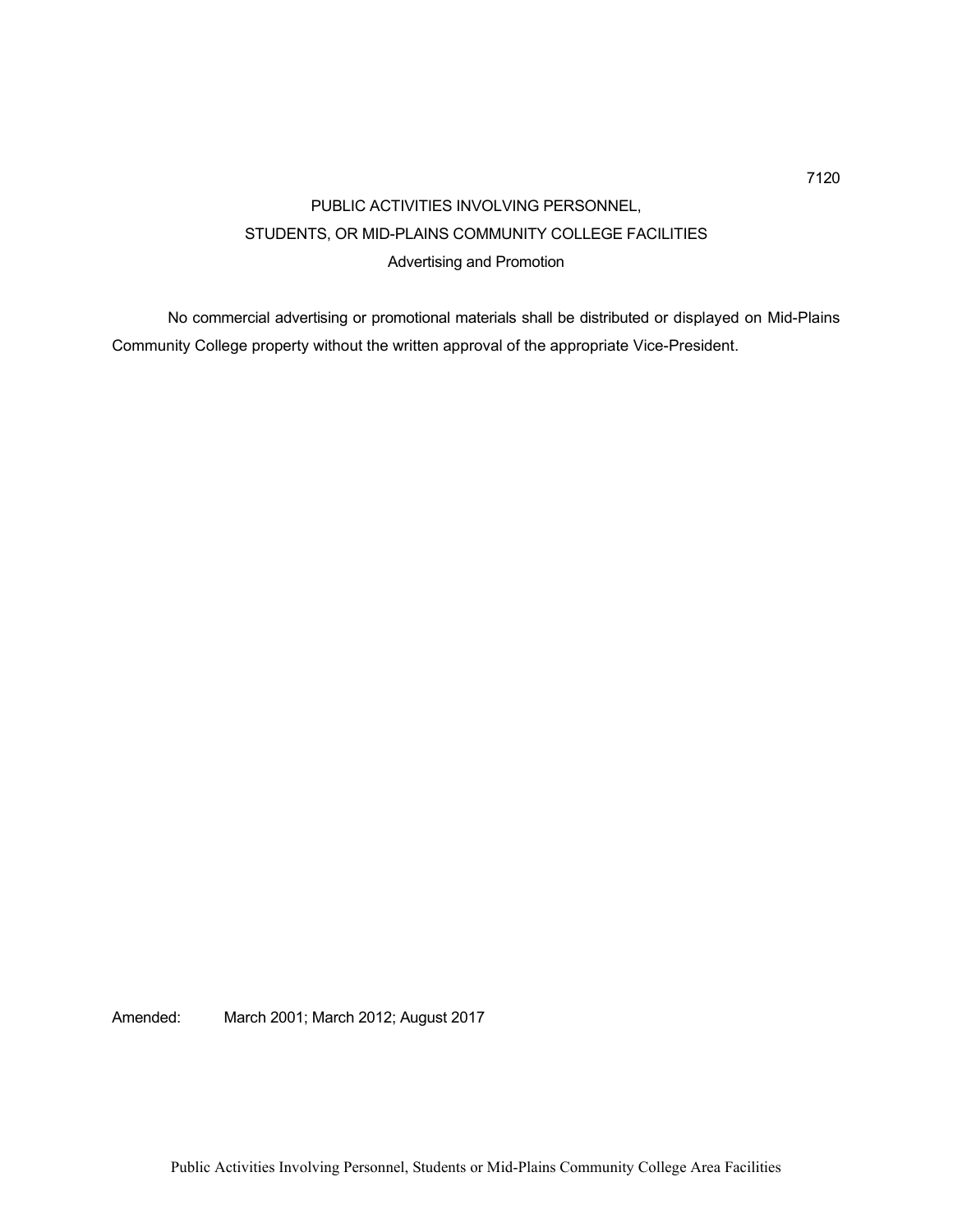# PUBLIC ACTIVITIES INVOLVING PERSONNEL, STUDENTS, OR MID-PLAINS COMMUNITY COLLEGE FACILITIES Public Use of Facilities and Equipment

The President or designee shall develop procedures and a fee structure to permit public use of Mid-Plains Community College owned facilities and equipment.

Amended: March 2001; May 2010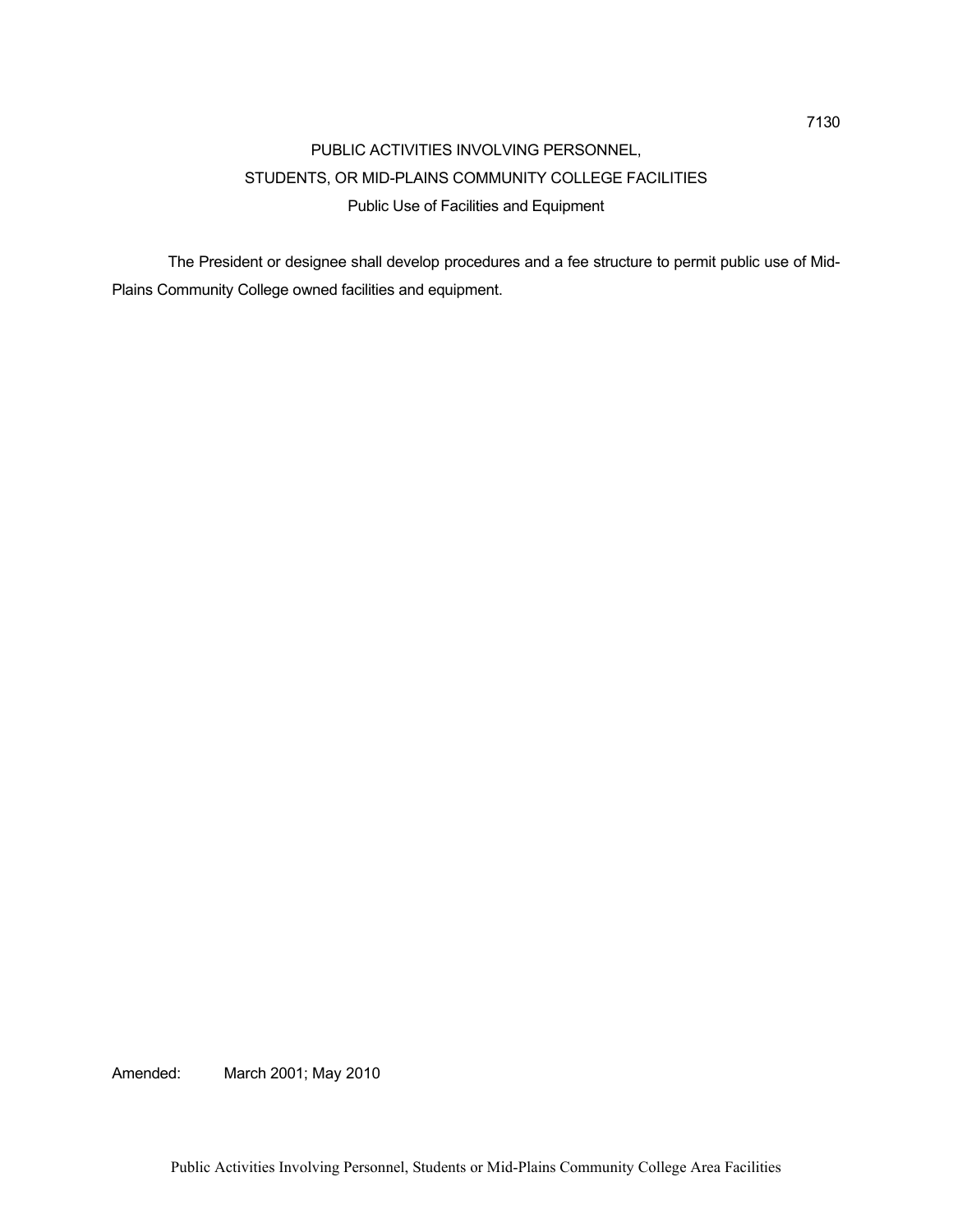# PUBLIC ACTIVITIES INVOLVING PERSONNEL, STUDENTS, OR MID-PLAINS COMMUNITY COLLEGE FACILITIES Employee Use of Facilities and Equipment

The President or designee may make Mid-Plains Community College (MPCC) facilities and equipment available to MPCC employees for personal recreational use free of charge.

No MPCC property, shop or equipment may be used for commercial purposes or personal gain by any individual.

MPCC shops and shop equipment may not be used without written permission from the appropriate instructor and appropriate Vice-President.

In so using such facilities and equipment, the employee shall sign an agreement to 1) indemnify and hold MPCC harmless against any and all claims, and 2) to ensure equipment is returned in same or better condition.

Amended: March 2001; March 2012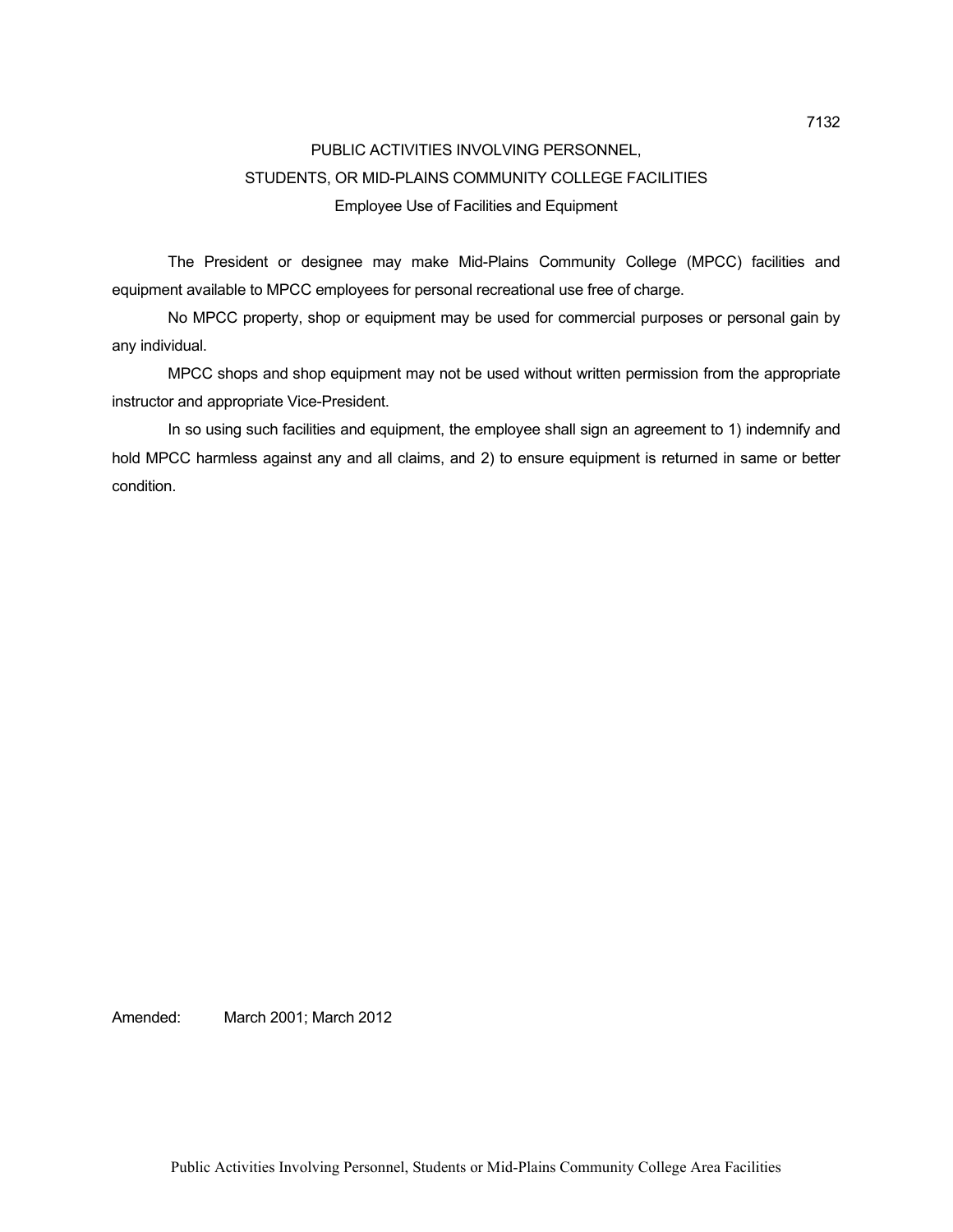# PUBLIC ACTIVITIES INVOLVING PERSONNEL, STUDENTS, OR MID-PLAINS COMMUNITY COLLEGE FACILITIES Residence Hall Operations

Mid-Plains Community College (MPCC) provides on-campus housing for the convenience and benefit of its students. The College is responsible for providing for the safety and welfare of the students who reside in on-campus housing. Residence Hall students are entitled to live in an environment that is secure, conducive to their opportunity to study, and helpful in their development as students.

The College shall endeavor to maintain reasonable rates for room and board, to ensure sufficient occupancy of the residence halls, and to secure sufficient bond requirements. The administration shall submit recommendations for all residence hall room and board rates to the Board of Governors annually.

The College President shall develop appropriate rules and regulations to carry out the provisions of this policy in the operation of residence halls.

Amended: July 2003: March 2012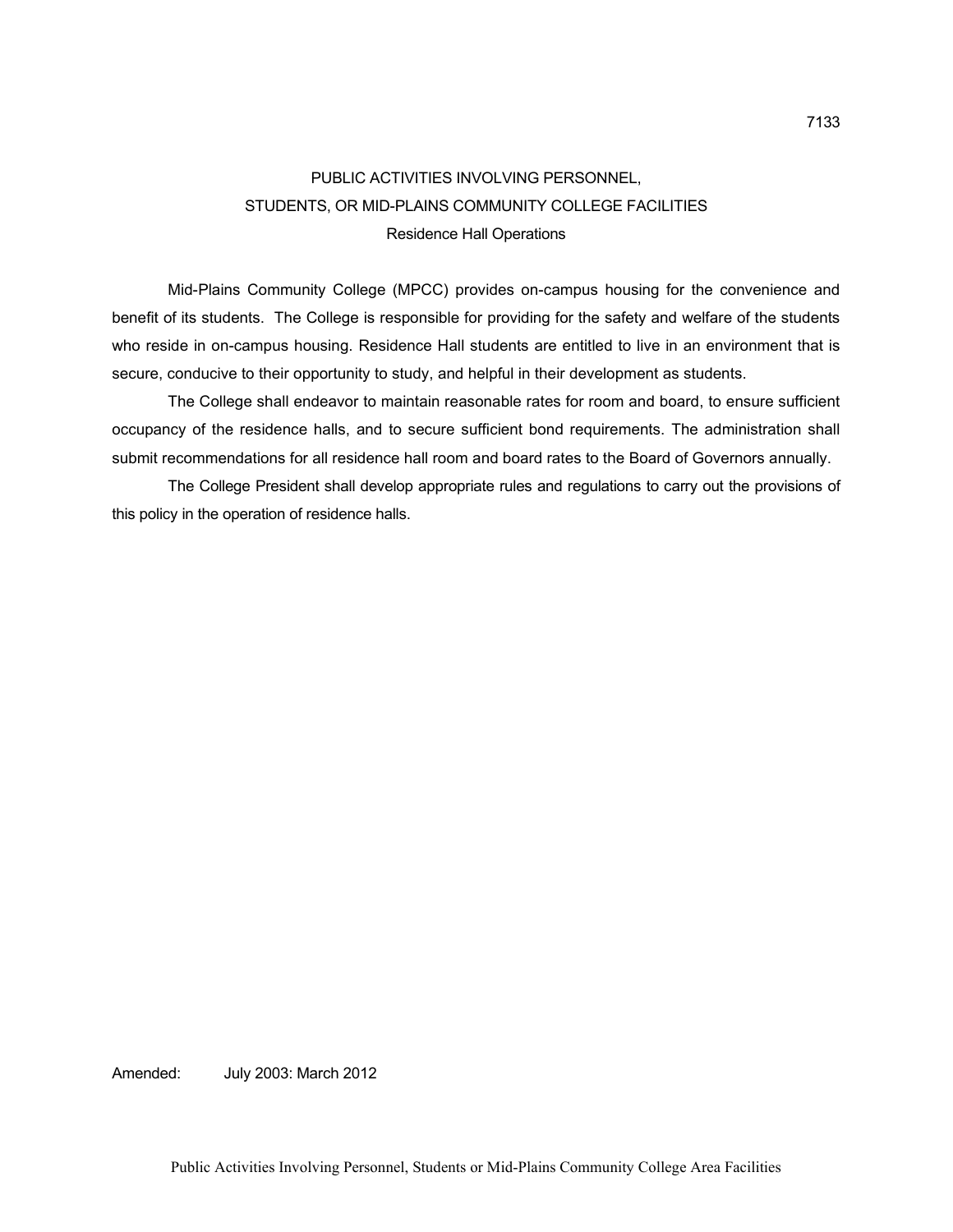# PUBLIC ACTIVITIES INVOLVING PERSONNEL, STUDENTS, OR MID-PLAINS COMMUNITY COLLEGE FACILITIES Internet

The primary purpose of Internet access in Mid-Plains Community College (MPCC) facilities is to support the role and mission of the institution as established by the Board of Governors and the statutes of the State of Nebraska in the pursuit of education, research, and communication.

Users are expected to conduct their Internet activities in a responsible manner as established in the MPCC Internet Code of Ethics and Guidelines. Using MPCC Internet services for commercial or for profit purposes shall be prohibited.

Adopted: July 1995 Amended: March 2001; March 2012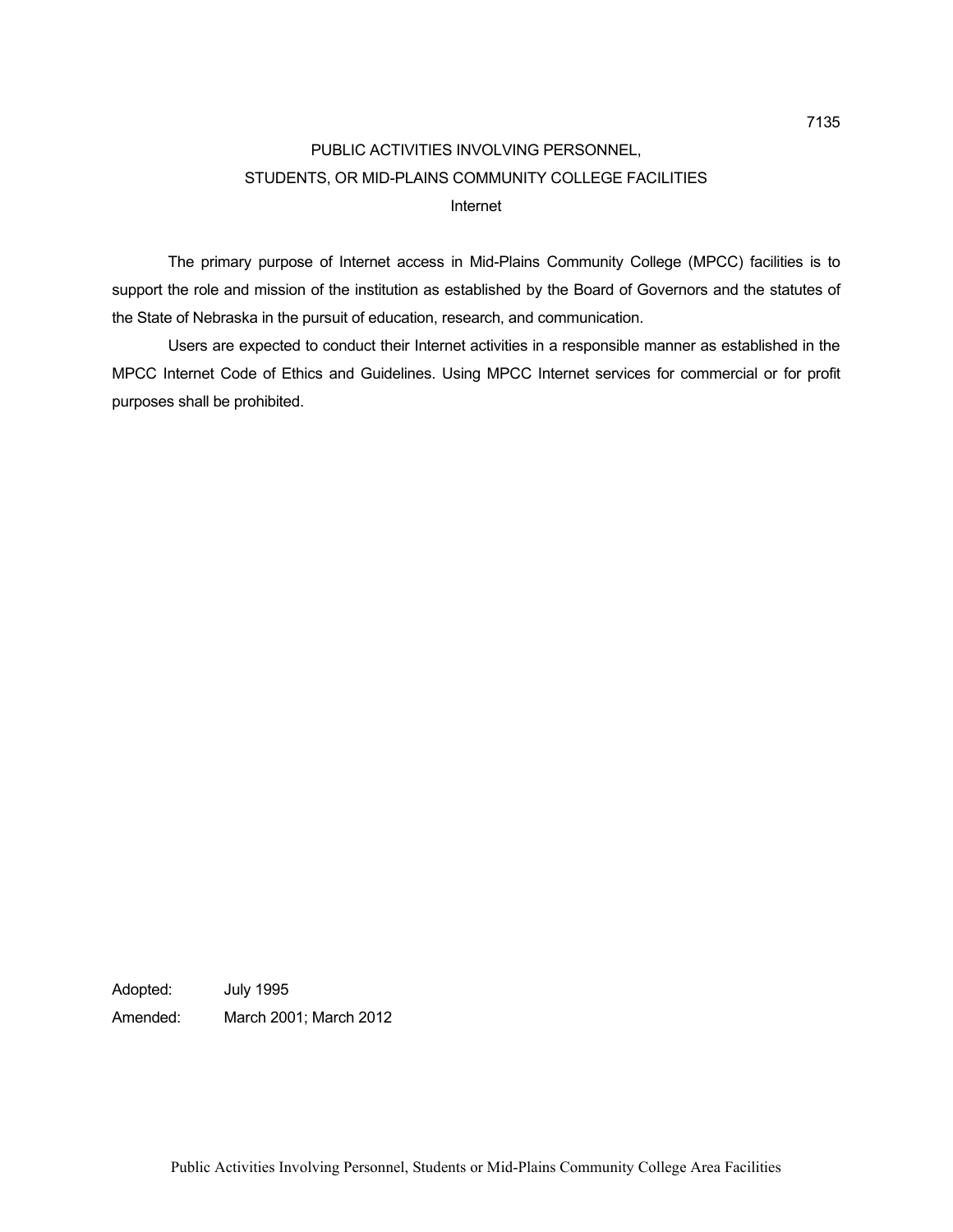# ACTIVITIES INVOLVING PERSONNEL, STUDENTS, OR MID-PLAINS COMMUNITY COLLEGE FACILITIES

#### College Environment

All College employees and students are expected to demonstrate respect for others and to share responsibility for maintaining a quality college environment. The College does not intend to inhibit free speech or the free expression of ideas which are the protected rights of individuals under the First Amendment of the United States Constitution. However, the College will not tolerate actions by or against members of the College Community which are sufficiently severe or offensive as to substantially disrupt or undermine an individual's ability to participate in or derive the benefits or opportunities offered by association with the College, or which create an intimidating or hostile College environment. Such actions include but are not limited to:

- Any acts of violence towards person or property
- Verbal or written acts of abuse by any means of communication
- Verbal or written threats by any means of communication
- Any expression of hate by or towards any employee or student of the College Community.

Any such actions, including actions by persons who are not employees or students of the College Community, should be reported to the office of the appropriate Vice-President or designee as soon as possible, and with as much specificity and detail as possible. Such reports will be investigated and handled appropriately.

Violation of this policy by employees or students of the College Community may subject such persons to disciplinary action.

Adopted: September 2010 Amended: August 2012

7136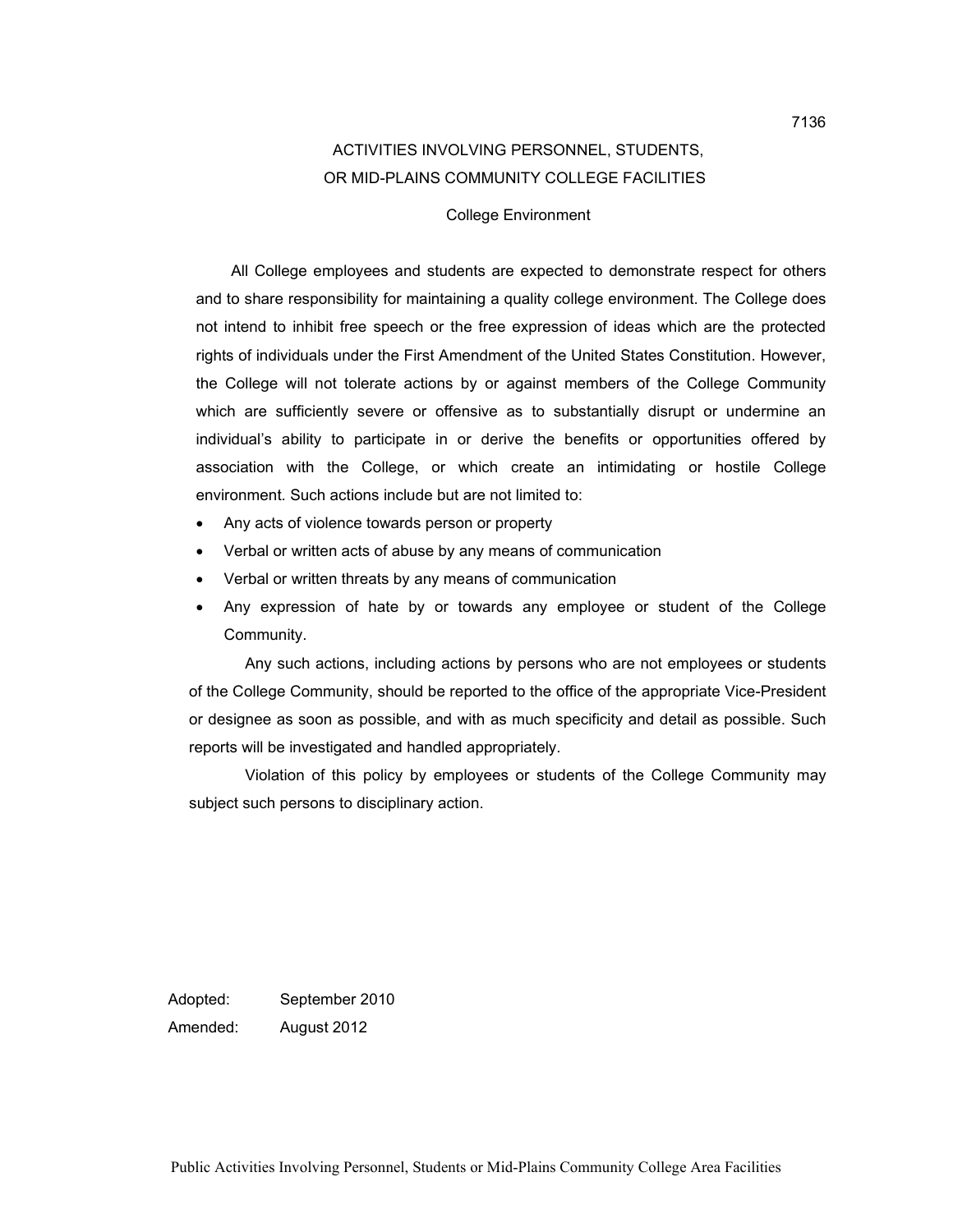### ACTIVITIES INVOLVING PERSONNEL, STUDENTS,

### OR MID-PLAINS COMMUNITY COLLEGE FACILITIES

### Facility Master Planning

Unless determined otherwise by the Board of Governors, a facility master plan shall be developed for Mid-Plains Community College. The services of a professional person or firm with experience and qualifications in producing such plans shall be used. The selection of the professional personnel to develop such plans shall be performed in compliance with Board Policy 3340.

The Facility Master Plan shall include the following sections:

- 1. College History
- 2. Description of College facilities
- 3. Purpose and objectives of the Facility Master Plan
- 4. Analysis, observations, conclusions and recommendations related to the following components:
	- a) Land use and function
	- b) Circulation and parking
	- c) Aesthetics and open space
	- d) Utilities
	- e) Landscape design

Displays to be inserted in the Facility Master Plan should include photographs and line drawings that provide an overview of the five components listed above.

The Facility Master Plan shall be submitted to the Board for approval. Significant changes to a Facility Master Plan which affect the recommendations or priorities shall also be submitted to the Board of Governors for approval. The Facility Master Plan shall be updated every ten (10) years or as otherwise determined by the Board of Governors.

Adopted: February 2004 Amended: March 2012 Legal Reference: Nebraska Revised Statutes: 85-1511(4)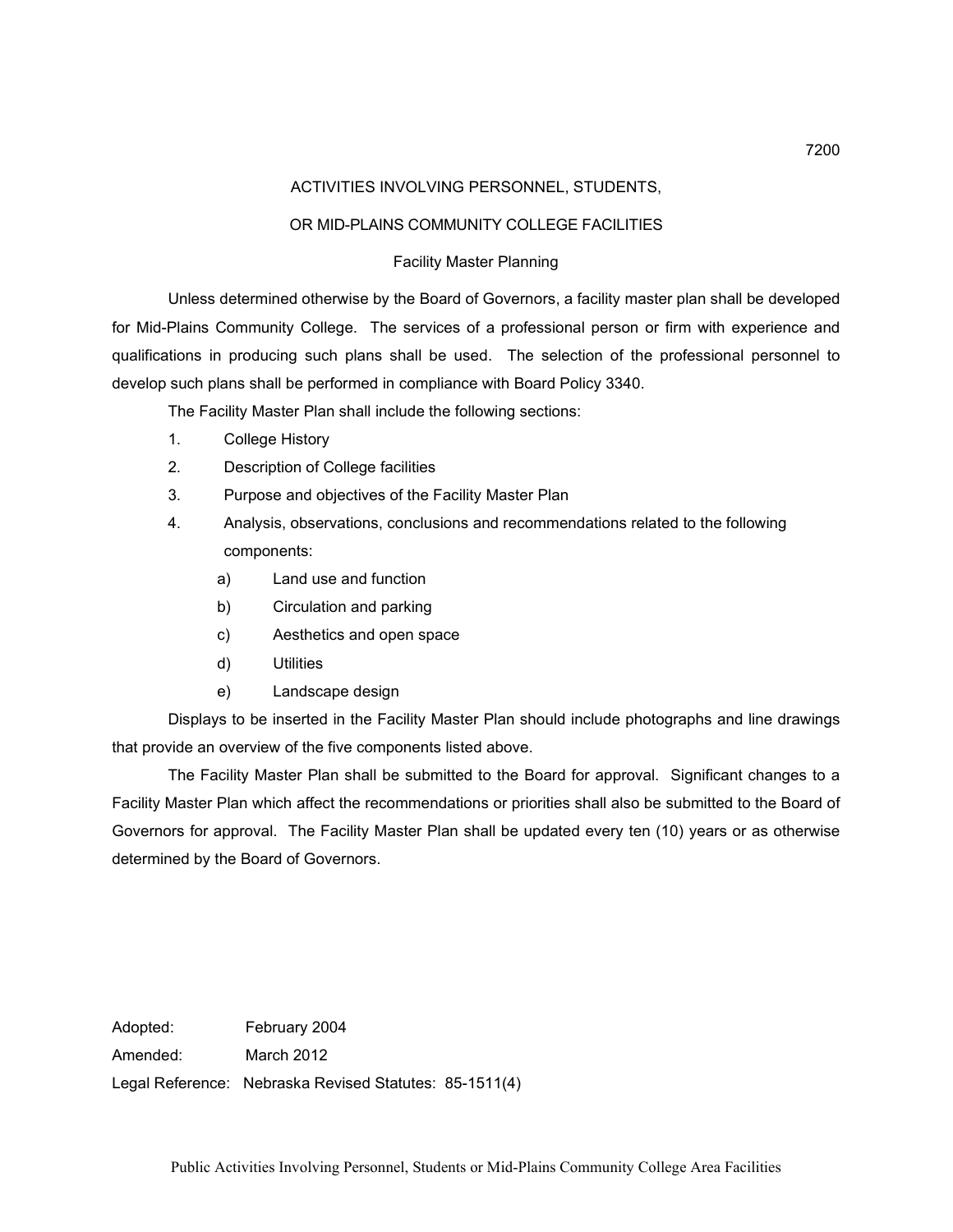## Public Activities Involving Personnel, Students, or Mid-Plains Community College Facilities

Building Construction Methods

For contracts related to construction projects, Mid-Plains Community College (MPCC) may use any contract format described and allowed under the Nebraska Political Subdivision Construction Alternatives Act as amended from time to time.

Design-Bid-Build delivery method of construction shall follow Board Policy 3310: Purchases by Competitive Bid.

Prior to selecting the design-build contract or the construction management contract, and before proceeding with any of the steps involved in the solicitation of or execution of either of these two types of contracts, the Board of Governors must adopt a resolution selecting such a contract by an affirmative vote of at least two-thirds of the Board of Governors.

MPCC will follow the procedures established by the Political Subdivisions Construction Alternatives Act (RRS §13-2901 through §13-2913) in their decision to solicit and execute a design-build contract or construction management contract for capital construction projects.

This Policy hereby incorporates by reference the Policy requirements set forth in Nebraska Revised Statute 13-2905 as amended from time to time, and the President or designee shall develop the procedures required by that Statute.

Adopted: June 2010 Amended: March 2012; August 2017 Legal Reference: Nebraska Revised Statute 13-2901 through 13-2913 (See Appendix)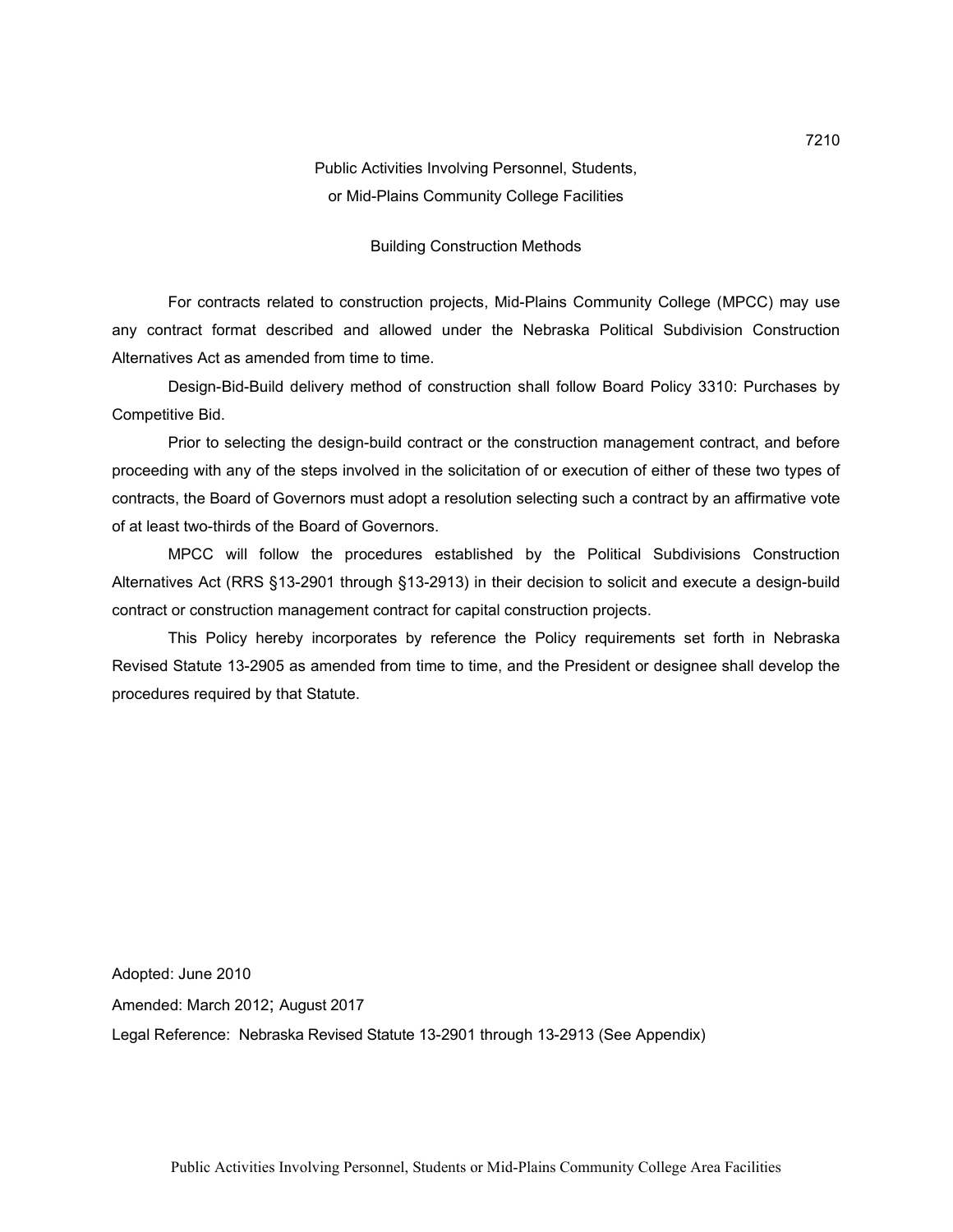### STUDENTS, OR MID-PLAINS COMMUNITY COLLEGE FACILITIES

### Tobacco Free College

Mid-Plains Community College (MPCC) is committed to a healthy work and study environment that is supportive of employees, students, and visitors. To protect public health and the environment, MPCC prohibits the use of all tobacco products on all MPCC owned or leased property, including residence halls and vehicles. Tobacco as used in this policy shall mean all tobacco products, including smokeless (chewing) tobacco and electronic cigarettes.

The sale of tobacco products and tobacco advertisements on MPCC property is prohibited. MPCC operations and organizations are prohibited from accepting cash or other gifts from tobacco companies, with the exception of Nebraska Tobacco Settlement Trust Funds, or funds from any other governmental entity, which was generated from tobacco litigation or tobacco taxes, and which is intended to be used to fund tobacco cessation or other projects at MPCC.

All MPCC administrators, faculty, and staff shall be responsible for monitoring and assisting with compliance. Guests at MPCC shall be informed of the policy and will be expected to comply. Those not complying with Policy 7300 are to be referred to the appropriate Vice-President.

Adopted: November 1991

Amended: July 1999; March 2001; June 2003; September 2003; March 2009; March 2012; February 2014

Legal Reference: Nebraska Revised Statute 85-1511, 11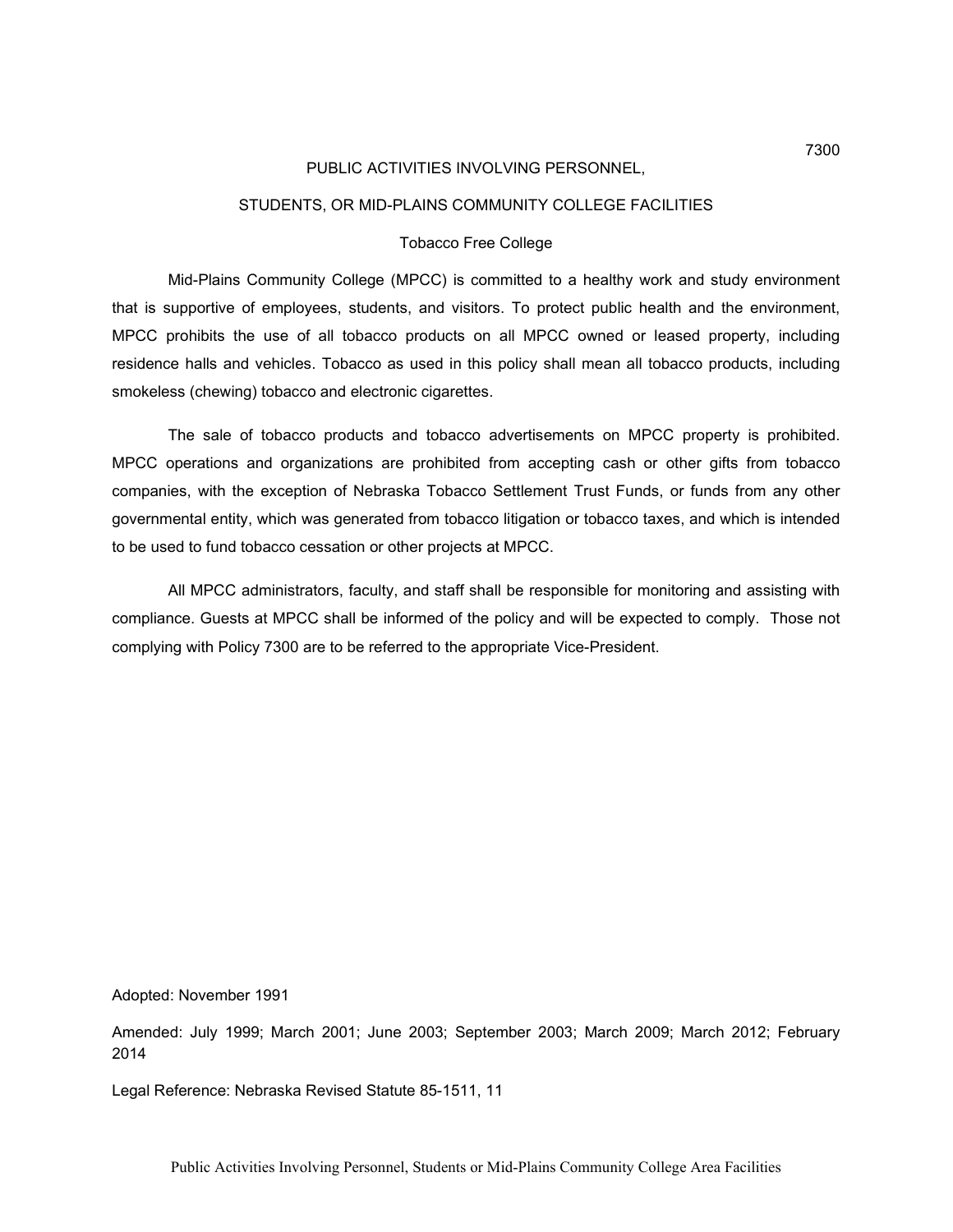Public Activities Involving Personnel, Students or Mid-Plains Community College Area Facilities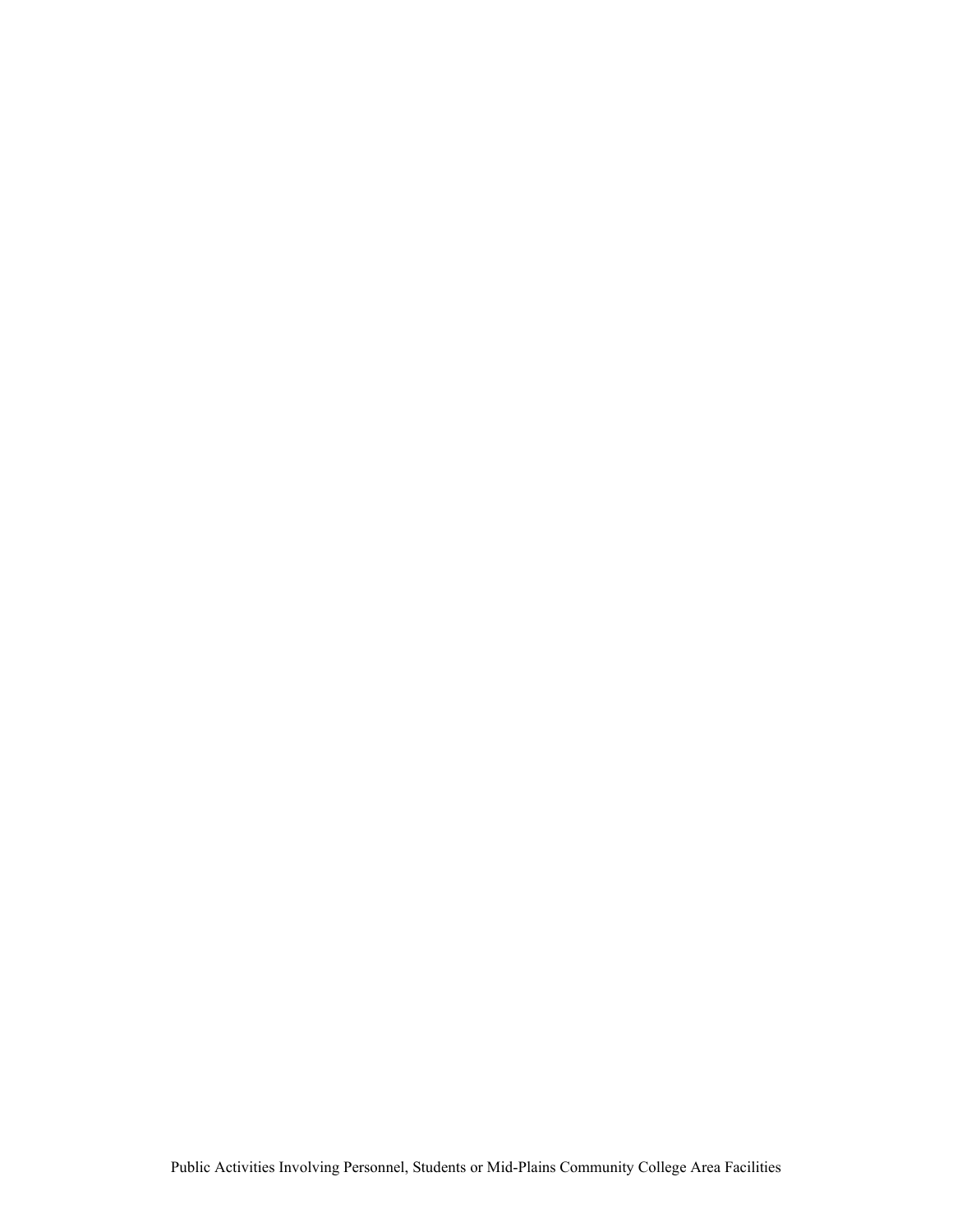#### STUDENTS, OR MID-PLAINS COMMUNITY COLLEGE FACILITIES

#### Alcoholic Beverages/Illegal Drug Use

Mid-Plains Community College (MPCC) prohibits the use, possession or sale of alcoholic beverages, as well as the use, possession or sale of any drug which a person is not allowed by State or Federal law to use, possess or sell, on or in MPCC property, including residence halls and vehicles, whether leased or owned. In the event alcoholic beverages are to be used in connection with an approved class, scheduled private sponsored event or for other instructional purposes, the MPCC President may approve such limited use, provided that no alcoholic beverage may be purchased using MPCC funds.

An MPCC sponsored organization may participate in activities where alcoholic beverages are served if the MPCC sponsored organization does not participate in the sale or distribution of alcoholic beverages, and if participation in the activity by an MPCC sponsored organization has been approved by the MPCC President or designee.

The MPCC President will notify the Board of any approval of such participation in the above mentioned activities prior to the scheduled date of the event.

Adopted: March 2001

Amended: June 2003; February 2006; March 2012; February 2014; June 2015